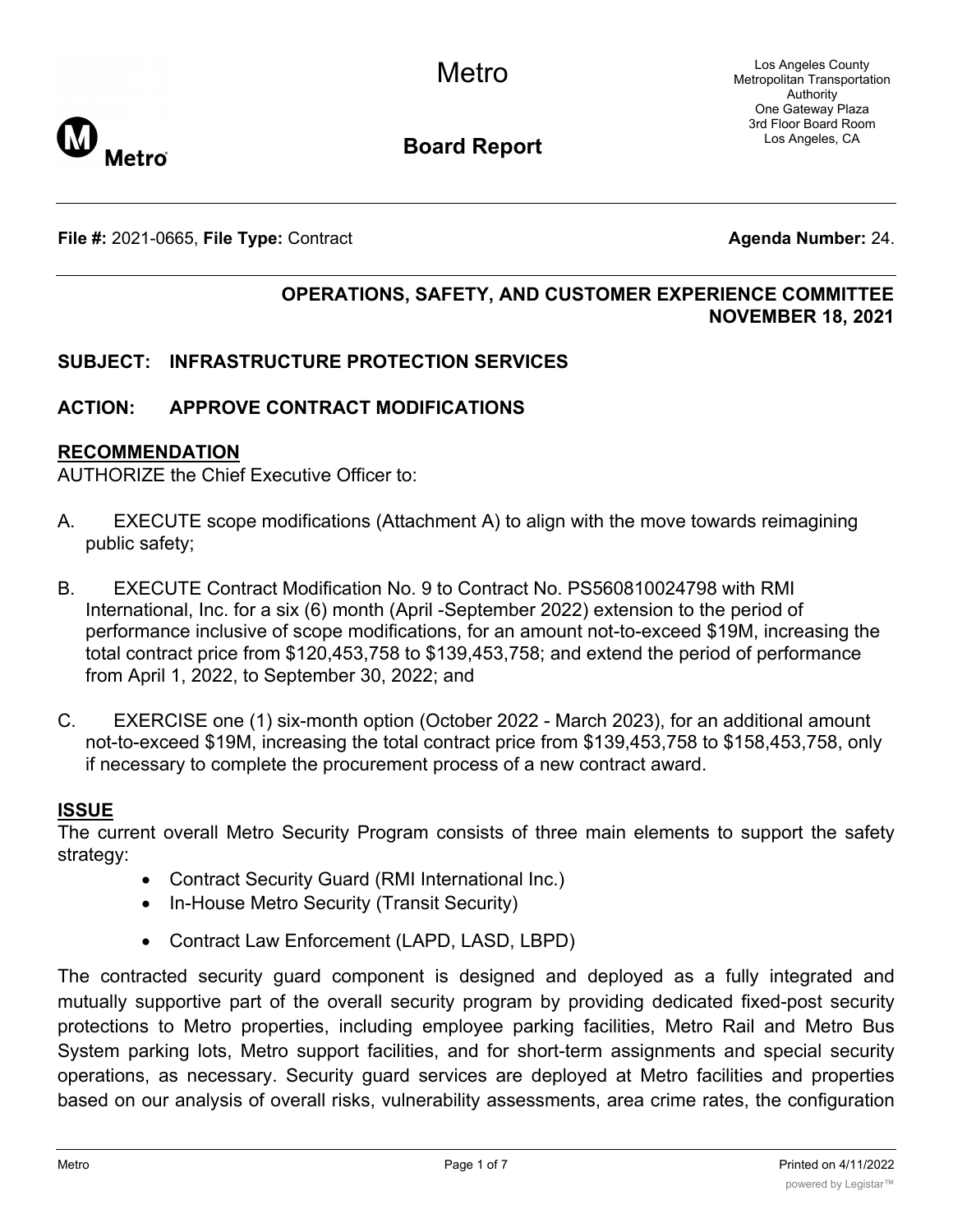of facilities, and special identified needs.

The existing contract will expire on March 31, 2022. An extension will allow Metro staff sufficient time to finalize the scope of work (SOW) that will incorporate Public Safety Advisory Committee (PSAC) input for the new solicitation, launch a new competitive solicitation process to procure infrastructure protection services and award a new contract.

## **BACKGROUND**

RMI provides infrastructure protection services at selected locations of the regional Metro system to protect Metro assets, staff, and prevent unlawful entry into secured areas.

Since the Metro Board approved the award of a five-year, firm-fixed unit price contract to RMI for security guard services in September 2016, additional costs have been incurred to provide additional coverage for special events and new services and to support the increasing demand for visible security presence, system-wide, to deter crime and address homelessness.

To support the increasing demand for a visible security presence, in April 2018 Metro increased security guard presence in the underground stations on the Red and Purple Rail Lines.

In February 2019 an increase in staffing levels was also required to support the opening of the Southwest Yard facility and Location 64, as well as an increase in 24-hour security guard presence at the following locations: Soto, Mariachi Plaza, and North Hollywood Stations, and the new Rosa Parks Customer Service area.

In addition, Contract No. PS560810024798 was impacted by the unforeseen higher living wage increases during the FY17/18 and FY18/19 budget cycles. These rates are subject to an annual increase every July 1. These rate increases have exceeded the originally anticipated annual rate of increase Metro advised proposing firms to use in determining their price proposals for multi-year contracts.

In October 2018, the Board approved the staff's recommendation to cap the annual living increases for both active and future contracts to 3% effective July 1, 2019. However, additional funding was required to cover the unanticipated living wage rate increases from prior years.

June 2021, Metro board approved a six (6) month extension to the allow time for System Security and Law Enforcement (SSLE) to conduct a comprehensive evaluation of Metro's existing infrastructure protection service requirements and consult with the newly formed Public Safety Advisory Committee (PSAC) in the development of a revised scope of services resulting in a new solicitation focused on reimaging safety for our ridership.

Contract Modification No. 9 is required in order to continue to provide preventative physical security at Metro stations, parking lots/structures, and critical infrastructures and increase visible protection presence at bus/rail maintenance facilities and systems. This modification will also allow continued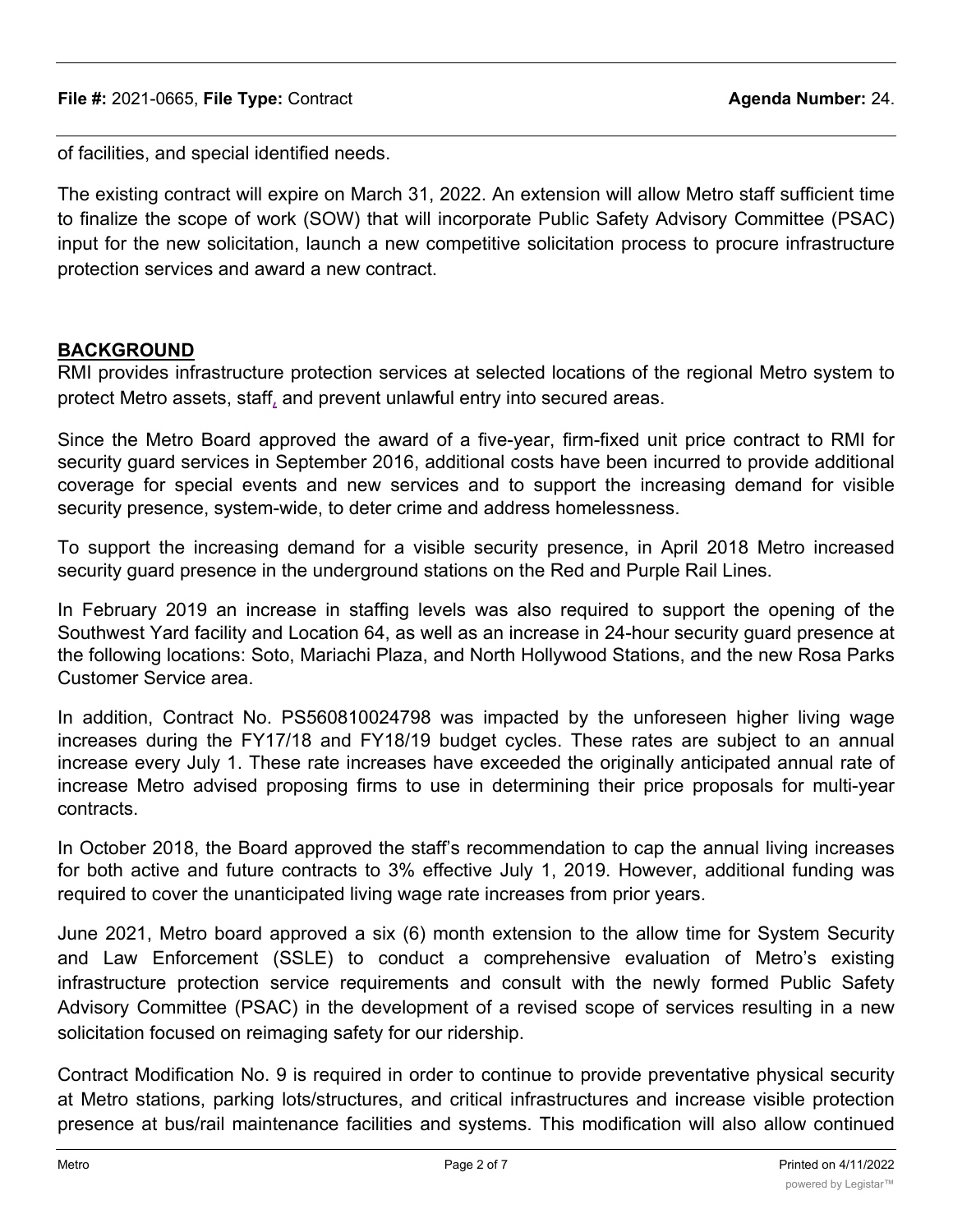engagement with PSAC regarding recommendations to future infrastructure protection services contract.

PSAC meetings commenced in April 2021, with the introduction of the IPS ad-hoc subcommittee in June. Since then, the ad-hoc subcommittee has held 10 meetings. Members have engaged in discussions regarding the existing contract, reviewed data on calls for service and use of force, and had an opportunity to hear directly from front-line RMI security staff.

Based on the hard work and feedback received through the ad-hoc subcommittee meetings, Metro staff developed the proposed recommendations to the existing contract SOW.

# **DISCUSSION**

Providing a visible security presence is an effective deterrent to crime and disorder and amitigating acts of terrorism. Toward that end, Metro's private sector security contract plays an important role in safeguarding patrons, employees, and facilities. This contracted function has been a key enhancement to existing staffing levels and assigning guards to areas previously understaffed.

The extension of the contract supports the following priorities:

- 1. Increasing physical security at stations and parking lots/structures;
- 2. Safeguarding critical infrastructure;
- 3. Improving security at bus/rail maintenance facilities.

Under this contract, RMI provides infrastructure protection services at selected locations of the regional Metro system including rail and bus lines, stations, transit facilities, parking lots, construction sites, bus and rail operating divisions, and maintenance facilities. It also provides preventative physical security by inspecting station ancillary structures and hatches, which deters damage to critical infrastructure. This contract also provides additional protection services on an as-needed basis for emergencies. The extra security visibility positively impacts the perception of security felt by customers and employees.

The \$19M funding request for each six (6) month extension is based on the following factors:

- 1. Year 5 Actual Service Hours: 390,500, (\$11.5M)
- 2. Planned restoration of temporally suspended hours during CY 2020 due to COVID: 91,500, (\$3.0M);
- 3. Expansion for CLAX which includes seven (7) rail stations: 90,000 Hours (\$3.0M);
- 4. New expansion of three (3) rail stations for the Regional Connector: 26,208 Hours (\$800K); and
- 5. Implementation of recommendations for reimaging public safety (\$300K)

It is important to recognize the direction from our Board of Directors and sentiments from the communities we serve to do a complete and thorough reenvisioning of public safety on the Metro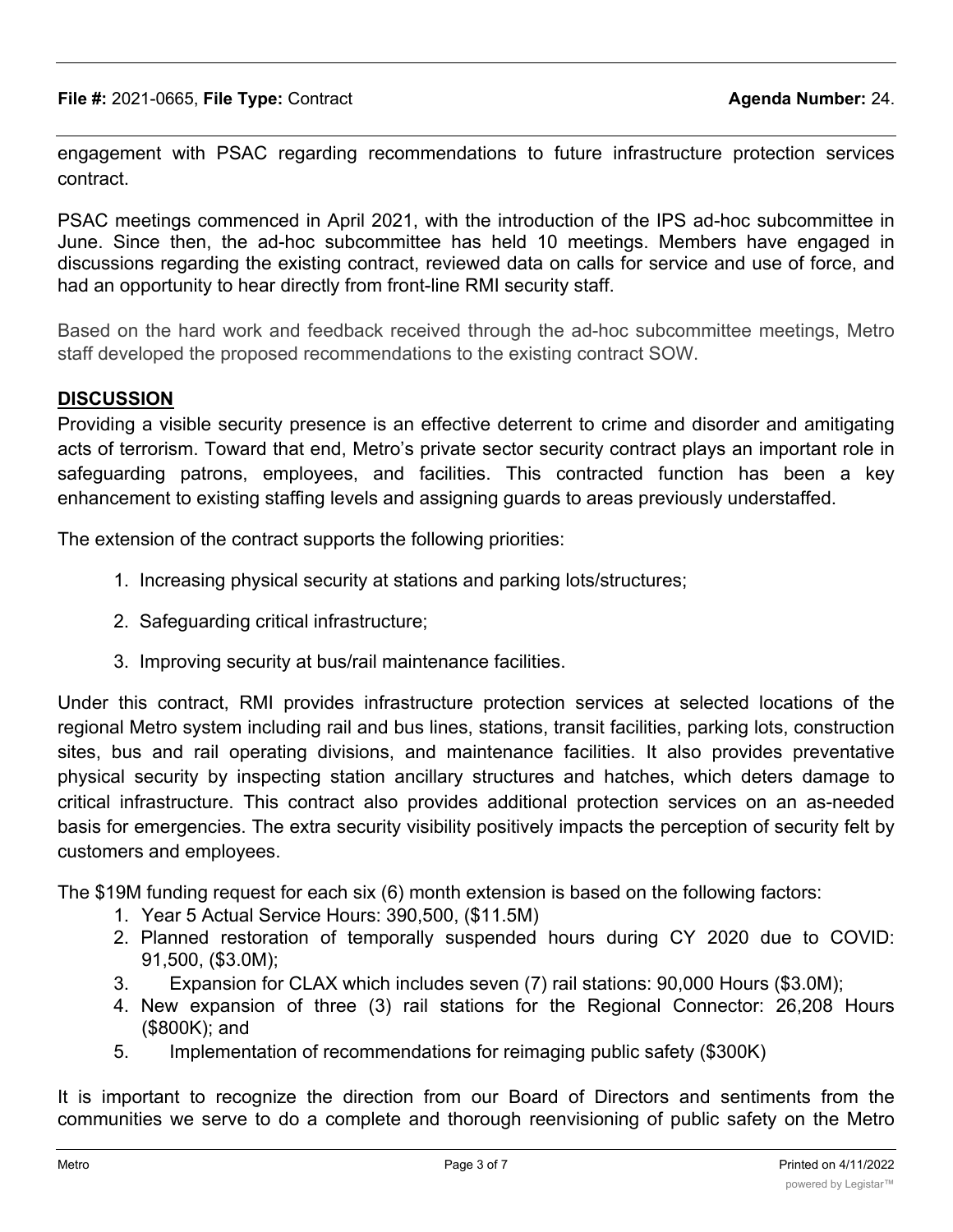system ensuring an environment where everyone feels safe and respected. The following recommendations represent the first step forward in reimagining policing on the Metro system.

Metro staff's recommendations (Attachment A) are as follows:

- · To align with the Public Safety Mission and Values Statement, Acknowledging Context, it is recommended that security contractors be required to exclude security guards that a law enforcement agency has previously terminated from working on the Metro contract and,
- Expand background checks to include psychological testing, and
- · Utilize an early warning software system that flags multiple complaints and/or use of force incidences.
- · To align with the Public Safety Mission and Values Statement,Emphasizing Compassion, it is recommended the contractor enhance training to include Implicit Bias, How to Better Serve Persons with Disabilities, including Mental and Development Disabilities, How to Assist Persons Who are Unsheltered, and Excellence in Customer Service.
- · To align with the Public Safety Mission and Values Statement, Implement a Community-Centered Approach, it is recommended contractors have new uniforms to promote a more approachable, less militaristic appearance and assist the visually impaired for easier identification.
- · To align with the Public Safety Mission and Values Statement, Transparency, it is recommended contractors utilize technology to provide for instant incident reporting and video recording.
- · To align with the Public Safety Mission and Values Statement, Committing to Openness, it is recommended contractors be consistent with the principles of Campaign Zero "Eight Can't Wait".

As we reimagine our public safety efforts and continue to embrace the expansion of community engagement opportunities, this contract extension will provide immediate short-term actions through modifications to the existing contract that promotes safety, enhances and improves transparency,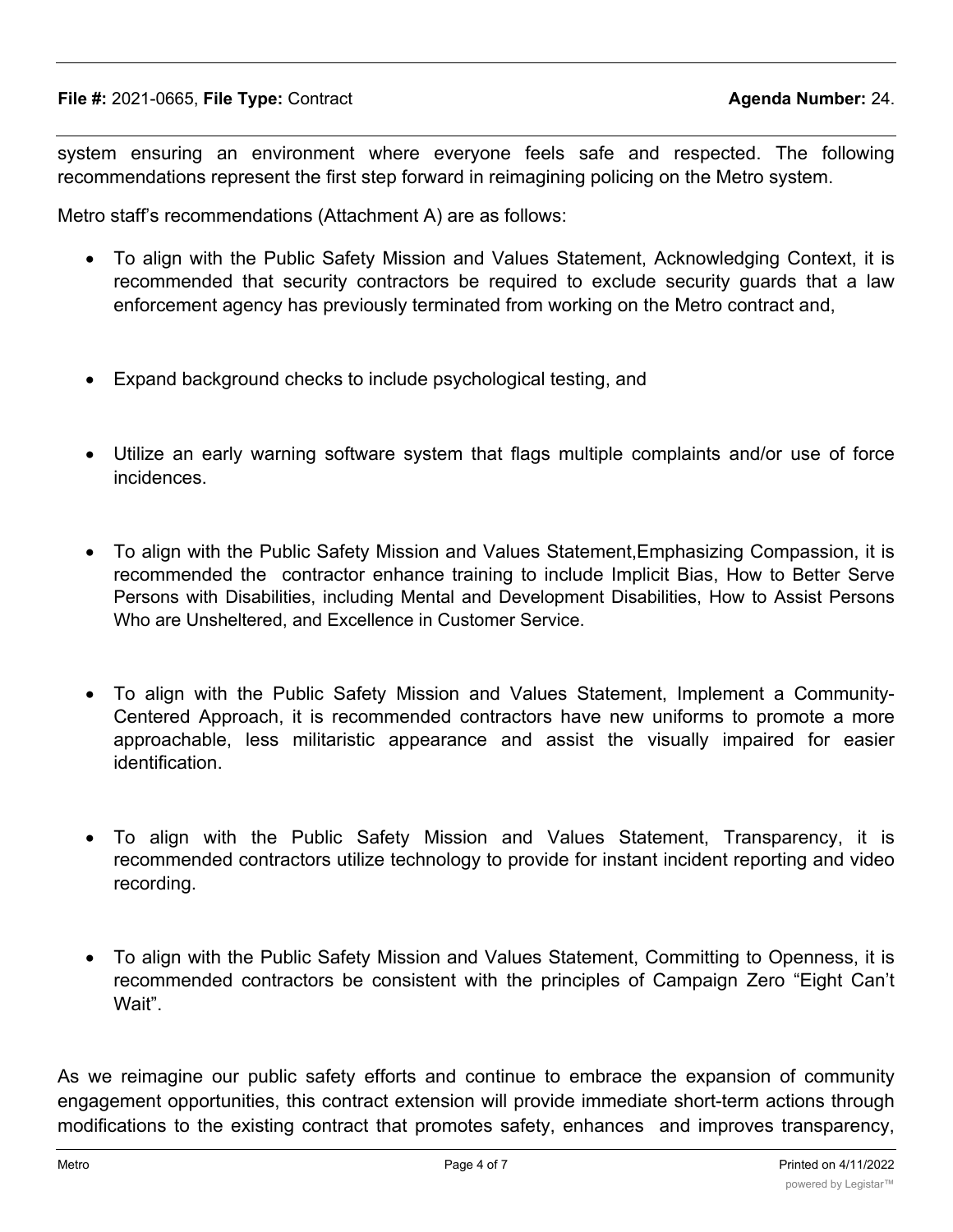and strengthens accountability.

# **PSAC**

On October  $5<sup>th</sup>$ , Metro staff issued a memo (see attachment E) to the ad-hoc subcommittee detailing staff recommendations in response to the ideas heard from members since June. The ad-hoc subcommittee met on October  $12<sup>th</sup>$  to discuss the memo and provide feedback. Overall, there was alignment with most of the recommended categories. However, additional revisions were made based on the feedback received, and a supplemental memo (see attachment E) was provided to the full PSAC, with the concurrence of the ad hoc committee on October 20<sup>th</sup> n.

On November 3rd, the committee was asked to consider staff's proposal to incorporate recommendations informed by the ad-hoc subcommittee, excluding staff's recommendation for a body-worn camera alternative. With 9 "no" votes, 3 "yes" votes, and 2 abstentions, the item did not pass (see attachment F).

## **DETERMINATION OF SAFETY IMPACT**

This Board action will not have any negative impact on safety.

## **FINANCIAL IMPACT**

The increase of up to \$19,000,000 will be added to the contract value in the System Security and Law Enforcement Department budget, in Cost Center 2612. The FY22 Budget includes \$23.7 million in Cost Center 2612, Account 50399 in multiple Bus and Rail projects. The Chief System Security and Law Enforcement Officer and the Project Manager will be responsible for the future budgets for exercising the option of an additional six (6) month extension of up to \$19,000,000 for a total additional contract value of up to \$38,000,000.

# **IMPACT TO BUDGET**

The source of funds for these Projects will be local operating funds including Proposition A, C, TDA, Measure R and Measure M taxes. These funds are eligible for Bus and Rail Operations.

### **EQUITY PLATFORM**

RMI made a 33.20% Disadvantaged Business Enterprise (DBE) commitment exceeding the established 30% goal for the solicitation. Based on payments reported, the contract is 82.19% complete and the current DBE participation is 30.42%, representing a 2.78% shortfall.

The RMI team includes four DBE subcontractors: Allied Protection Services, Inc., North American Security and Investigations, Inc. American Eagle Protective Services and Absolute International Security. Collectively, the DBE subcontractors provided 35.4 % of armed security personnel required by the contract. RMI is currently working with Metro staff to add three additional subcontractors to address the 2.78% DBE shortfall.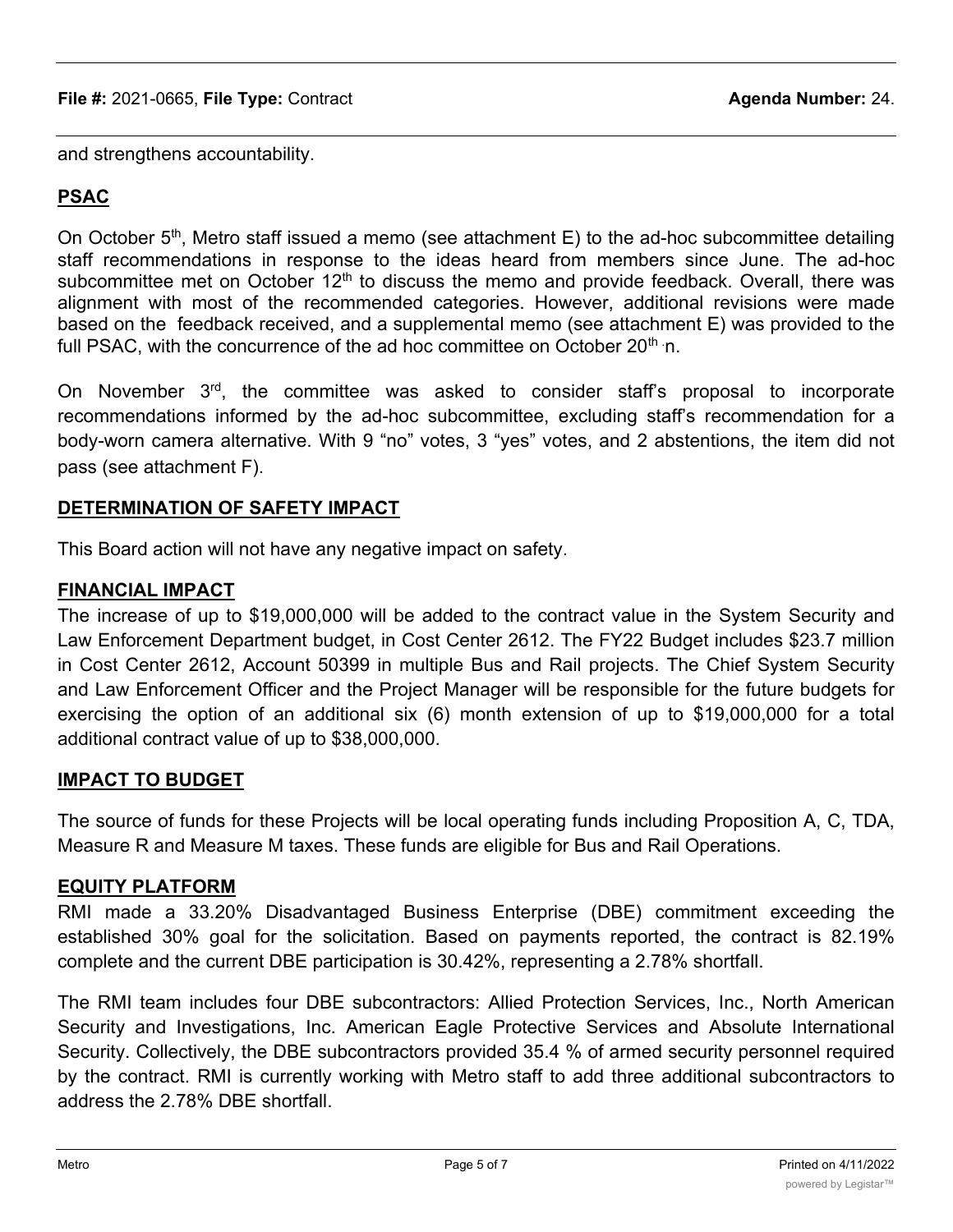#### **ALTERNATIVES CONSIDERED**

The Board may decline to approve the contract modification, consistent with the PSAC recommendation. This alternative is not recommended because:

- the contract modification will increase accountability, transparency, and cultural sensitivity through the enhanced trainings and updated uniforms. These enhancements are all important factors in building trust and legitimacy with the public we serve; and
- · Metro currently does not have internal resources to provide the necessary staffing level needed system-wide, to safeguard infrastructure, employees, and patrons.

Staff will continue to partner with the PSAC and seek their feedback on how to improve accountability and transparency in the new Infrastructure Protection Services contract.

#### **NEXT STEPS**

Upon Board approval, staff will execute Modification No. 9 to Contract No. PS560810024798 with RMI International, Inc., to continue to provide infrastructure protection services to the end of the extended contract term.

#### **ATTACHMENTS**

Attachment A - Infrastructure Protection Services Contract Recommendations

- Attachment B Procurement Summary
- Attachment C Contract Modification/Change Order Log
- Attachment D DEOD Summary
- Attachment E Staff Recommendations
- Attachment F PSAC November 3rd Meeting Votes

Prepared by: Cathryn Banuelos, Chief Administrative Analyst, System Security and Law Enforcement, (213) 922-7650

Jose Ortiz, Director, Transit Security, System Security and Law Enforcement, (213) 922-3631

Reviewed by: Judy Gerhardt, Chief System Security and Law Enforcement Officer, (213) 922-4811

Debra Avila, Chief Vendor/ Contract Management Officer,

(213) 418-3051